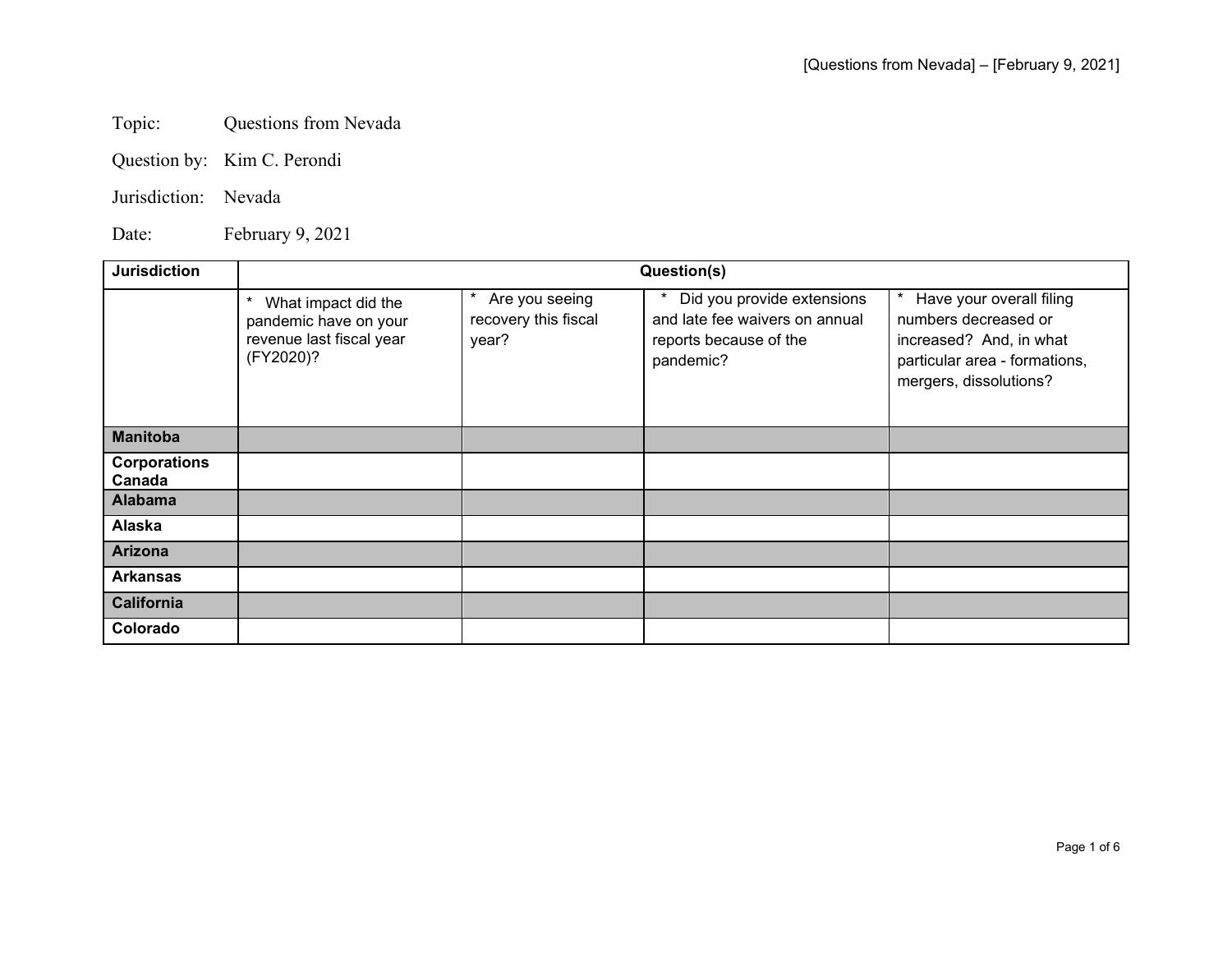| <b>Jurisdiction</b>            | Question(s)                                                                                                                                                                                                                                                                                                                                                                                     |                                                 |                                                                                                     |                                                                                                                                        |
|--------------------------------|-------------------------------------------------------------------------------------------------------------------------------------------------------------------------------------------------------------------------------------------------------------------------------------------------------------------------------------------------------------------------------------------------|-------------------------------------------------|-----------------------------------------------------------------------------------------------------|----------------------------------------------------------------------------------------------------------------------------------------|
|                                | $\star$<br>What impact did the<br>pandemic have on your<br>revenue last fiscal year<br>(FY2020)?                                                                                                                                                                                                                                                                                                | Are you seeing<br>recovery this fiscal<br>year? | Did you provide extensions<br>and late fee waivers on annual<br>reports because of the<br>pandemic? | Have your overall filing<br>numbers decreased or<br>increased? And, in what<br>particular area - formations,<br>mergers, dissolutions? |
| <b>Connecticut</b>             | We are tracking some of your<br>questions here.<br>https://public.tableau.com/pro<br>file/connecticut.state.data.cen<br>ter#!/vizhome/ConnecticutNe<br>wBusinessRegistrations/SOT<br>S<br>In general, 2020 followed the<br>decade long trend of<br>increased LLC filings. With<br>the big exception being that<br>we saw a large dip in March-<br>May 2020, but a big rebound<br>in the summer. |                                                 |                                                                                                     |                                                                                                                                        |
| <b>Delaware</b>                |                                                                                                                                                                                                                                                                                                                                                                                                 |                                                 |                                                                                                     |                                                                                                                                        |
| <b>District of</b><br>Columbia |                                                                                                                                                                                                                                                                                                                                                                                                 |                                                 |                                                                                                     |                                                                                                                                        |
| <b>Florida</b>                 |                                                                                                                                                                                                                                                                                                                                                                                                 |                                                 |                                                                                                     |                                                                                                                                        |
| Georgia                        |                                                                                                                                                                                                                                                                                                                                                                                                 |                                                 |                                                                                                     |                                                                                                                                        |
| <b>Hawaii</b>                  |                                                                                                                                                                                                                                                                                                                                                                                                 |                                                 |                                                                                                     |                                                                                                                                        |
| Idaho                          |                                                                                                                                                                                                                                                                                                                                                                                                 |                                                 |                                                                                                     |                                                                                                                                        |
| <b>Illinois</b>                |                                                                                                                                                                                                                                                                                                                                                                                                 |                                                 |                                                                                                     |                                                                                                                                        |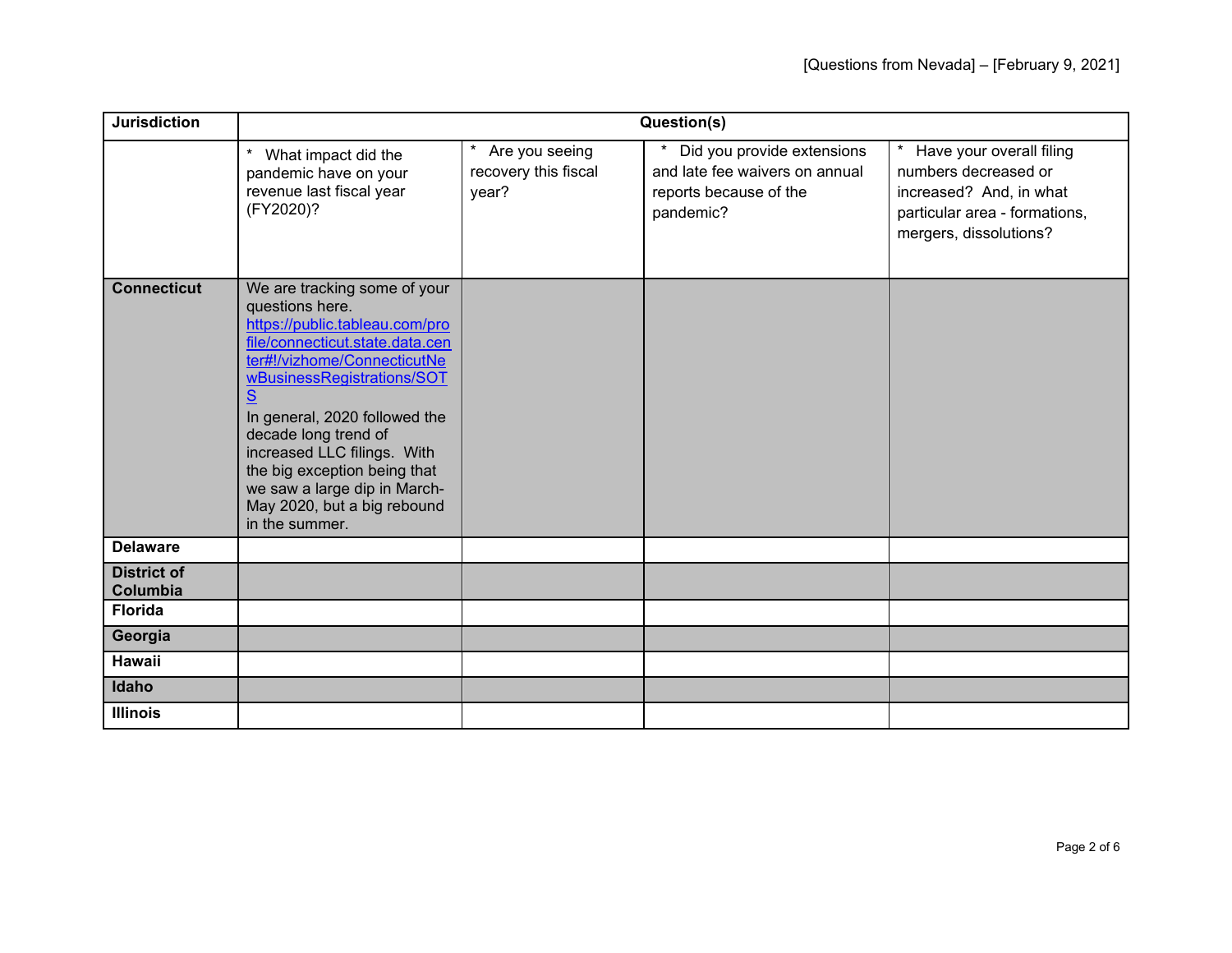| <b>Jurisdiction</b> | Question(s)                                                                                                                                                                                                                                                                                                  |                                                                                                                                                                                                                                                        |                                                                                                                                                                                                                                                                                                                             |                                                                                                                                                                                                                                                     |
|---------------------|--------------------------------------------------------------------------------------------------------------------------------------------------------------------------------------------------------------------------------------------------------------------------------------------------------------|--------------------------------------------------------------------------------------------------------------------------------------------------------------------------------------------------------------------------------------------------------|-----------------------------------------------------------------------------------------------------------------------------------------------------------------------------------------------------------------------------------------------------------------------------------------------------------------------------|-----------------------------------------------------------------------------------------------------------------------------------------------------------------------------------------------------------------------------------------------------|
|                     | $\star$<br>What impact did the<br>pandemic have on your<br>revenue last fiscal year<br>(FY2020)?                                                                                                                                                                                                             | * Are you seeing<br>recovery this fiscal<br>year?                                                                                                                                                                                                      | Did you provide extensions<br>and late fee waivers on annual<br>reports because of the<br>pandemic?                                                                                                                                                                                                                         | * Have your overall filing<br>numbers decreased or<br>increased? And, in what<br>particular area - formations,<br>mergers, dissolutions?                                                                                                            |
| <b>Indiana</b>      | In FY 2020, Indiana did<br>see a slight dip. We saw a<br>.57% decline in revenue and<br>less than 4% decline in filing<br>volume when compared to FY<br>2019. However, early<br>numbers indicate that FY<br>2021 is on the path to<br>surpass both FY 2020 and FY<br>2019 in terms of volume and<br>revenue. | The downturn was<br>slight and quickly<br>rebounded be July<br>2020.                                                                                                                                                                                   | We stopped sending reminders<br>to pay Business Entity Reports<br>and did not change any<br>businesses statuses to Past<br>Due, Pending Administratively<br>Dissolved, or Administratively<br>Dissolved from March 2020 to<br>August 2020. Since August, we<br>have been working month by<br>month to clean up the backlog. | * In FY 2020, we saw the<br>following notable trends when<br>compared to FY 2019.<br>* A 35% increase in<br>Reinstatement filings.<br>* A 6.3% increase in<br>formation filings.<br>* A 12.8% decrease in<br><b>Business Entity Report filings.</b> |
| lowa                |                                                                                                                                                                                                                                                                                                              |                                                                                                                                                                                                                                                        |                                                                                                                                                                                                                                                                                                                             |                                                                                                                                                                                                                                                     |
| <b>Kansas</b>       |                                                                                                                                                                                                                                                                                                              |                                                                                                                                                                                                                                                        |                                                                                                                                                                                                                                                                                                                             |                                                                                                                                                                                                                                                     |
| Kentucky            |                                                                                                                                                                                                                                                                                                              |                                                                                                                                                                                                                                                        |                                                                                                                                                                                                                                                                                                                             |                                                                                                                                                                                                                                                     |
| Louisiana           | As with Connecticut,<br>Louisiana has continued on a<br>trend of increased filings. The<br>pandemic overall, has not<br>hurt our numbers or revenue<br>too bad in the Commercial<br>Division.                                                                                                                | There was a slight drop<br>off at first, as we did<br>allow ?grace periods?<br>on the deadlines for<br>annual report filings,<br>revocations,<br>partnership renewals,<br>etc? But once the<br>?grace periods? were<br>over, all got back on<br>track. | The length of the ?grace<br>periods? we provided, were in<br>part based on our Governor?s<br>orders concerning extensions on<br>administrative filings.                                                                                                                                                                     | Presently, all our numbers are<br>up and it covers all types of<br>filings.                                                                                                                                                                         |
| <b>Maine</b>        |                                                                                                                                                                                                                                                                                                              |                                                                                                                                                                                                                                                        |                                                                                                                                                                                                                                                                                                                             |                                                                                                                                                                                                                                                     |
| <b>Maryland</b>     |                                                                                                                                                                                                                                                                                                              |                                                                                                                                                                                                                                                        |                                                                                                                                                                                                                                                                                                                             |                                                                                                                                                                                                                                                     |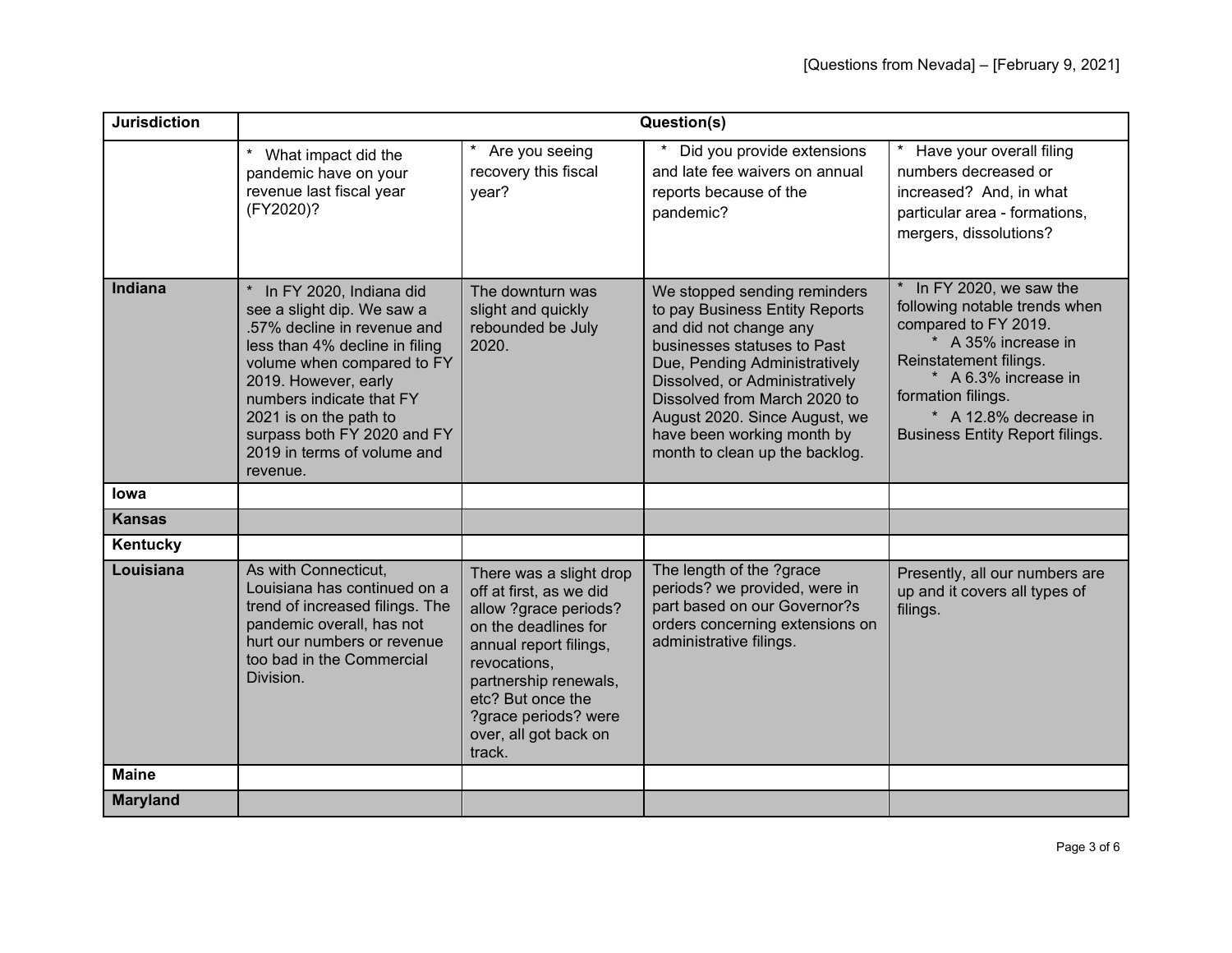| <b>Jurisdiction</b>   | Question(s)                                                                                                                                                                                                                         |                                                                                                                                                                                                                                                                       |                                                                                                                                                                                                             |                                                                                                                                        |
|-----------------------|-------------------------------------------------------------------------------------------------------------------------------------------------------------------------------------------------------------------------------------|-----------------------------------------------------------------------------------------------------------------------------------------------------------------------------------------------------------------------------------------------------------------------|-------------------------------------------------------------------------------------------------------------------------------------------------------------------------------------------------------------|----------------------------------------------------------------------------------------------------------------------------------------|
|                       | $^\star$<br>What impact did the<br>pandemic have on your<br>revenue last fiscal year<br>(FY2020)?                                                                                                                                   | * Are you seeing<br>recovery this fiscal<br>year?                                                                                                                                                                                                                     | Did you provide extensions<br>and late fee waivers on annual<br>reports because of the<br>pandemic?                                                                                                         | Have your overall filing<br>numbers decreased or<br>increased? And, in what<br>particular area - formations,<br>mergers, dissolutions? |
| <b>Massachusetts</b>  |                                                                                                                                                                                                                                     |                                                                                                                                                                                                                                                                       |                                                                                                                                                                                                             |                                                                                                                                        |
| <b>Michigan</b>       |                                                                                                                                                                                                                                     |                                                                                                                                                                                                                                                                       |                                                                                                                                                                                                             |                                                                                                                                        |
| <b>Minnesota</b>      |                                                                                                                                                                                                                                     |                                                                                                                                                                                                                                                                       |                                                                                                                                                                                                             |                                                                                                                                        |
| <b>Mississippi</b>    | Overall the pandemic has not<br>affected the revenue nor<br>filings very much in MS.                                                                                                                                                |                                                                                                                                                                                                                                                                       | MS didn't provide any extensions<br>nor were any late fees applied<br>for filing Annual Reports.                                                                                                            |                                                                                                                                        |
| <b>Missouri</b>       |                                                                                                                                                                                                                                     |                                                                                                                                                                                                                                                                       |                                                                                                                                                                                                             |                                                                                                                                        |
| <b>Montana</b>        |                                                                                                                                                                                                                                     |                                                                                                                                                                                                                                                                       |                                                                                                                                                                                                             |                                                                                                                                        |
| <b>Nebraska</b>       |                                                                                                                                                                                                                                     |                                                                                                                                                                                                                                                                       |                                                                                                                                                                                                             |                                                                                                                                        |
| <b>Nevada</b>         |                                                                                                                                                                                                                                     |                                                                                                                                                                                                                                                                       |                                                                                                                                                                                                             |                                                                                                                                        |
| <b>New Hampshire</b>  |                                                                                                                                                                                                                                     |                                                                                                                                                                                                                                                                       |                                                                                                                                                                                                             |                                                                                                                                        |
| <b>New Jersey</b>     |                                                                                                                                                                                                                                     |                                                                                                                                                                                                                                                                       |                                                                                                                                                                                                             |                                                                                                                                        |
| <b>New Mexico</b>     |                                                                                                                                                                                                                                     |                                                                                                                                                                                                                                                                       |                                                                                                                                                                                                             |                                                                                                                                        |
| <b>New York</b>       |                                                                                                                                                                                                                                     |                                                                                                                                                                                                                                                                       |                                                                                                                                                                                                             |                                                                                                                                        |
| <b>North Carolina</b> | Just after the office closed<br>March 20, 2020, we did see a<br>financial dip within the<br>reports, but that was due to<br>the fact we hadn't set up<br>teleworking sites 100% and<br>our turn-around for<br>examination suffered. | The filings for annual<br>reports, reinstatements<br>and creation<br>documents for both<br><b>Business Corporation</b><br>and LLC were higher<br>than in any preceding<br>year. The creation<br>filings continue to run at<br>a higher demand than<br>previous years. | North Carolina did not extend<br>filing due dates for annual<br>reports, but we did educate the<br>public in regard to the definition<br>of delinquent, which statutorily is<br>60 days after the due date. |                                                                                                                                        |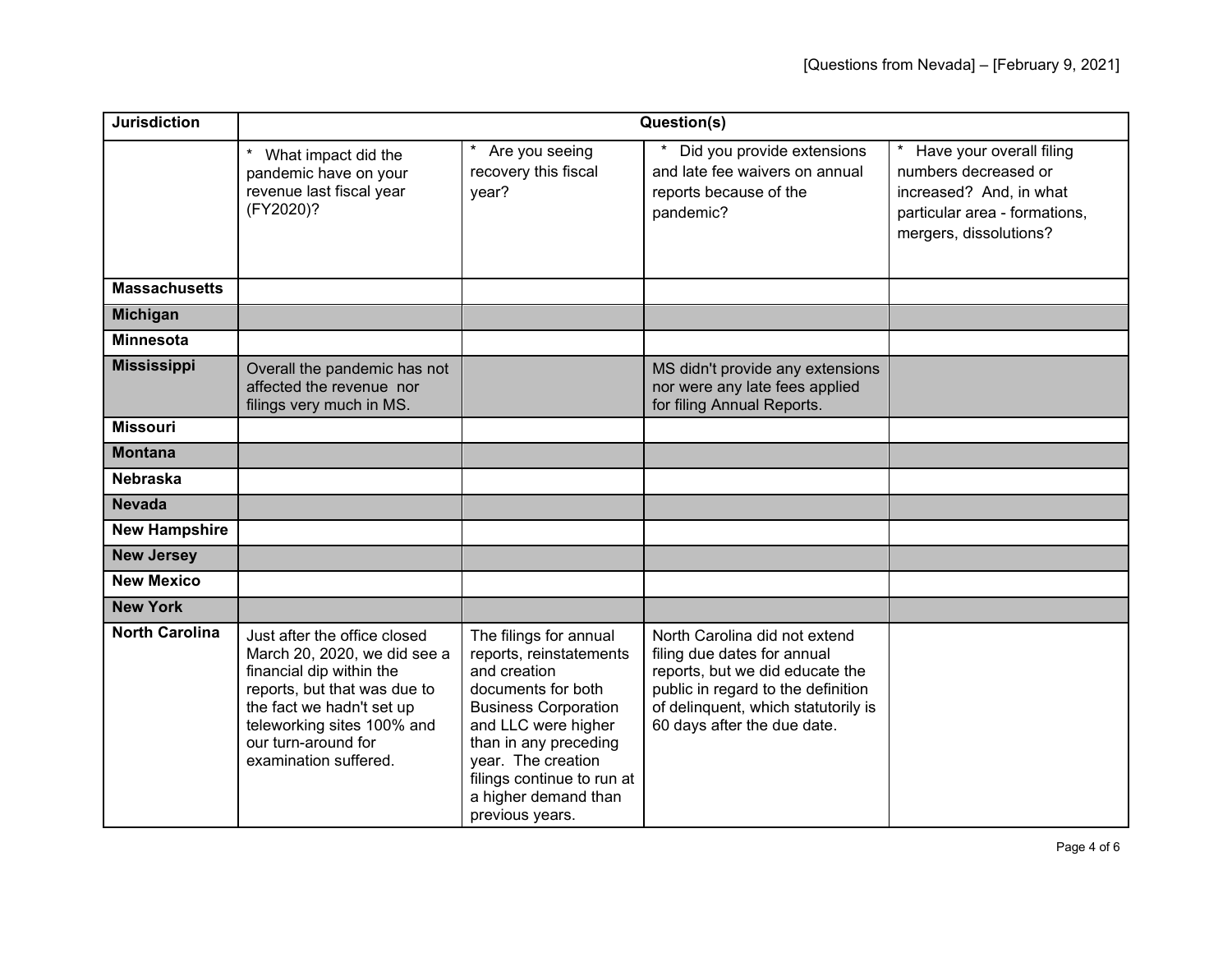| <b>Jurisdiction</b>   | Question(s)                                                                                      |                                                   |                                                                                                                |                                                                                                                                                   |
|-----------------------|--------------------------------------------------------------------------------------------------|---------------------------------------------------|----------------------------------------------------------------------------------------------------------------|---------------------------------------------------------------------------------------------------------------------------------------------------|
|                       | $\star$<br>What impact did the<br>pandemic have on your<br>revenue last fiscal year<br>(FY2020)? | * Are you seeing<br>recovery this fiscal<br>year? | Did you provide extensions<br>$\star$<br>and late fee waivers on annual<br>reports because of the<br>pandemic? | $\star$<br>Have your overall filing<br>numbers decreased or<br>increased? And, in what<br>particular area - formations,<br>mergers, dissolutions? |
| <b>North Dakota</b>   |                                                                                                  |                                                   |                                                                                                                |                                                                                                                                                   |
| Ohio                  |                                                                                                  |                                                   |                                                                                                                |                                                                                                                                                   |
| <b>Oklahoma</b>       |                                                                                                  |                                                   |                                                                                                                |                                                                                                                                                   |
| Oregon                |                                                                                                  |                                                   |                                                                                                                |                                                                                                                                                   |
| Pennsylvania          |                                                                                                  |                                                   |                                                                                                                |                                                                                                                                                   |
| <b>Rhode Island</b>   |                                                                                                  |                                                   |                                                                                                                |                                                                                                                                                   |
| <b>South Carolina</b> |                                                                                                  |                                                   |                                                                                                                |                                                                                                                                                   |
| <b>South Dakota</b>   |                                                                                                  |                                                   |                                                                                                                |                                                                                                                                                   |
| <b>Tennessee</b>      |                                                                                                  |                                                   |                                                                                                                |                                                                                                                                                   |
| <b>Texas</b>          |                                                                                                  |                                                   |                                                                                                                |                                                                                                                                                   |
| <b>Utah</b>           | Utah has had the same<br>experience as Louisiana.                                                |                                                   |                                                                                                                |                                                                                                                                                   |
| <b>Vermont</b>        |                                                                                                  |                                                   |                                                                                                                |                                                                                                                                                   |
| Virginia              |                                                                                                  |                                                   |                                                                                                                |                                                                                                                                                   |
| Washington            |                                                                                                  |                                                   |                                                                                                                |                                                                                                                                                   |
| <b>West Virginia</b>  |                                                                                                  |                                                   |                                                                                                                |                                                                                                                                                   |
| <b>Wisconsin</b>      |                                                                                                  |                                                   |                                                                                                                |                                                                                                                                                   |
| Wyoming               |                                                                                                  |                                                   |                                                                                                                |                                                                                                                                                   |

**Additional comments:** 

**Full text of email:**